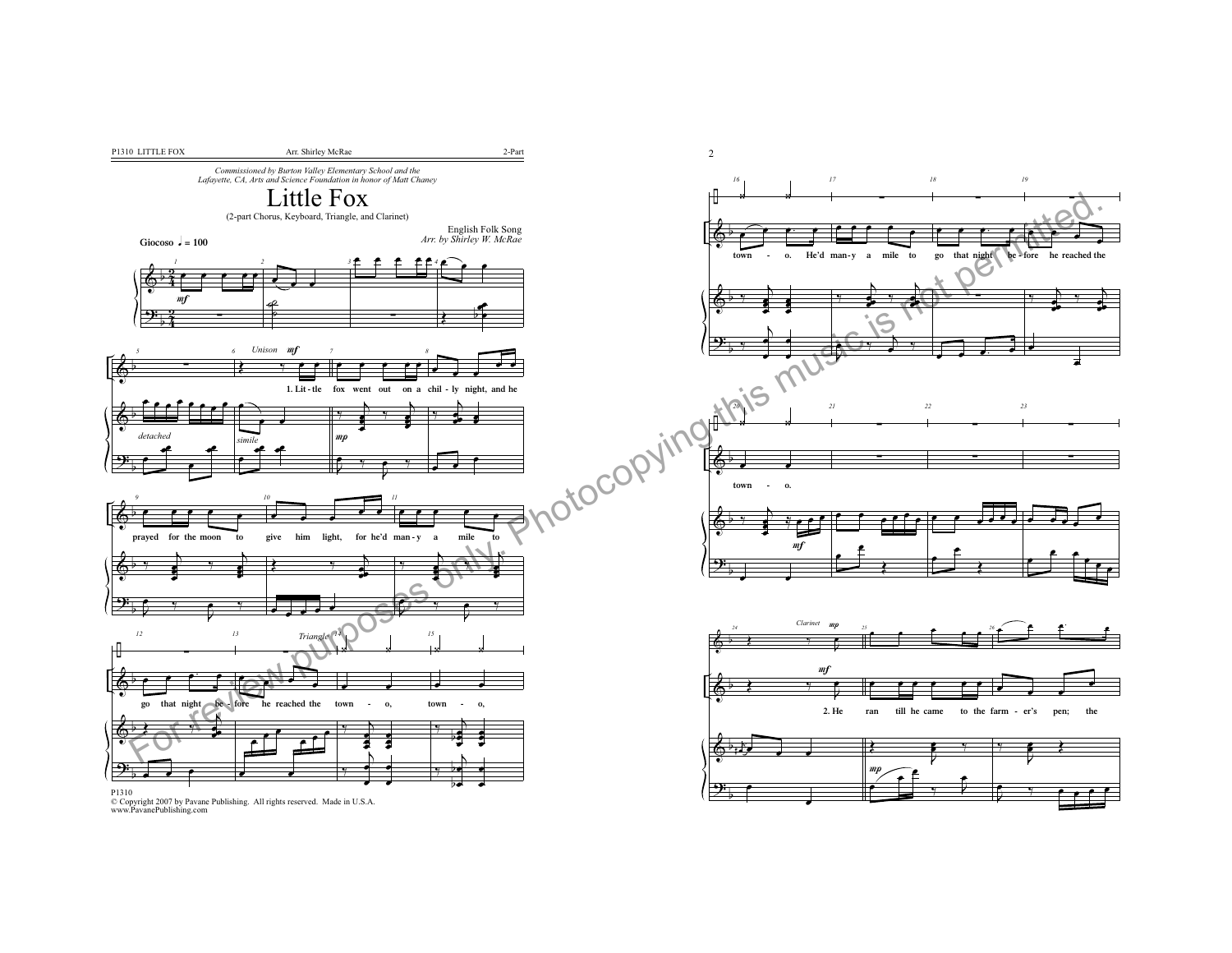

*41*

*poco rit.*o e <u>e f e</u> e 6 ۔ ۔ ⋍∙

> j e , z

e من (

**quack, quack,**

σ o o

j o

e o

**by the neck, and he**

ø ø e c

o o

*44*o ø

> 7 7 . . **by** the neck and o e

c o

*47*ø *. .* .

ř

ē ø

j σ  $\cdot$   $\cdot$ 

e o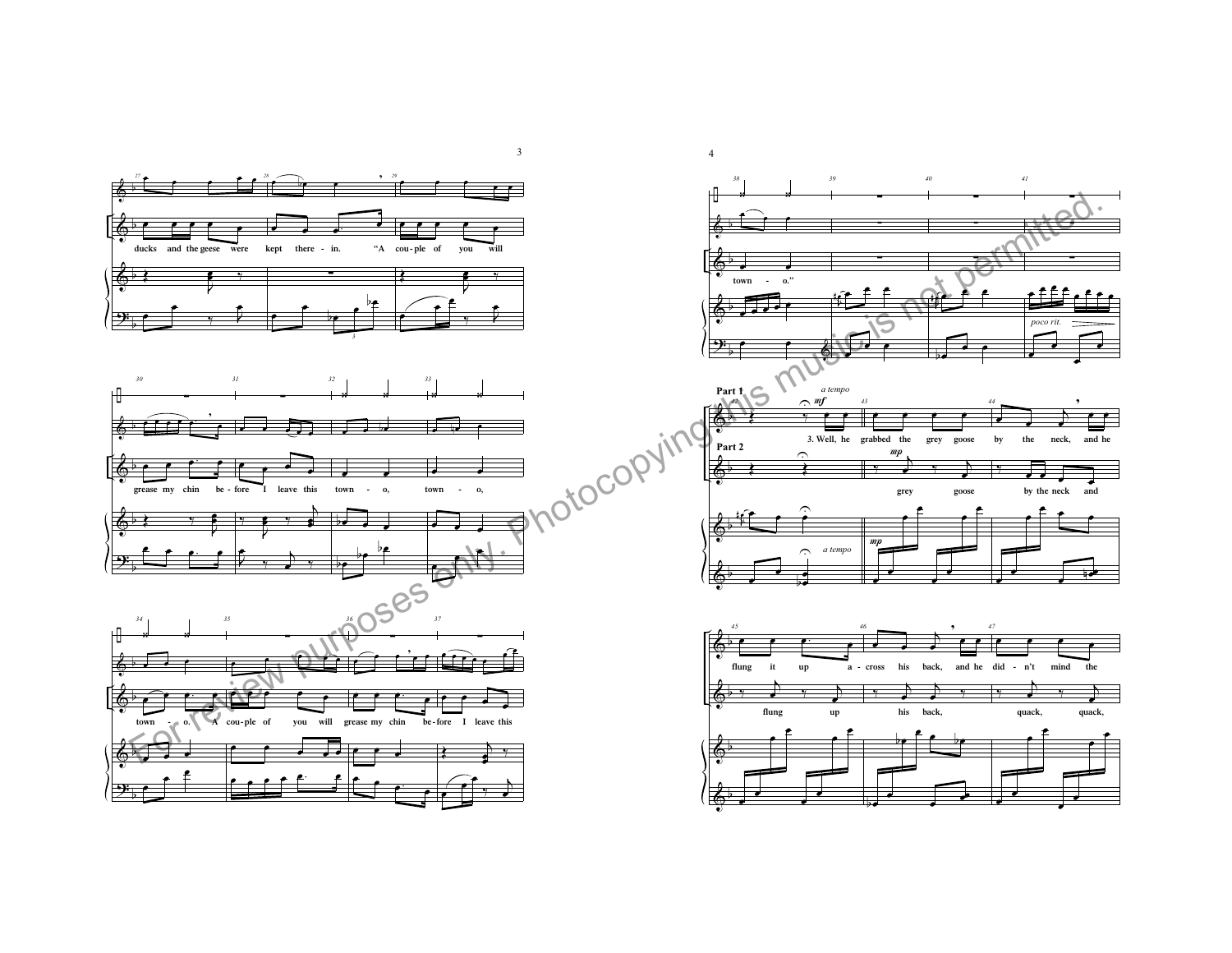

5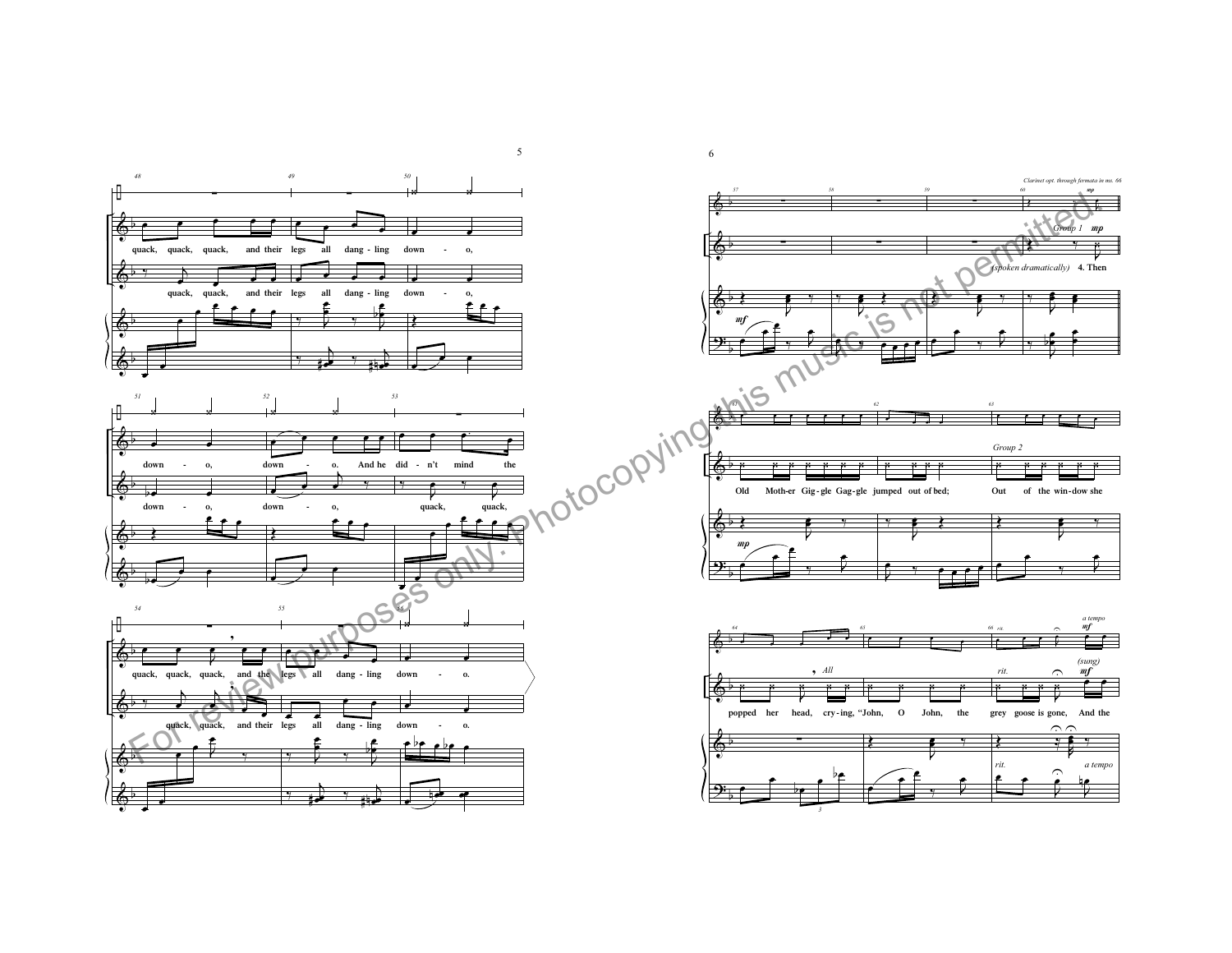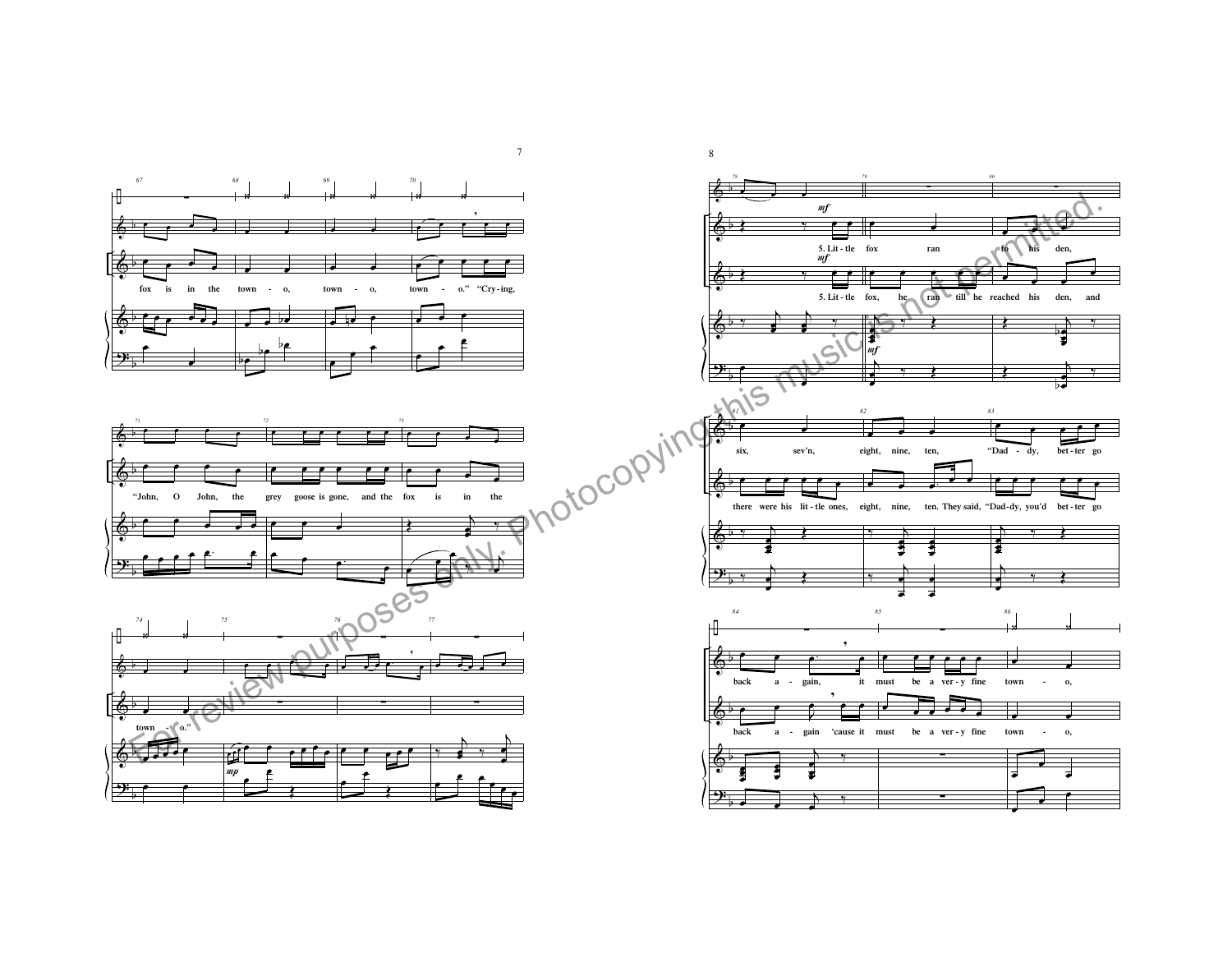